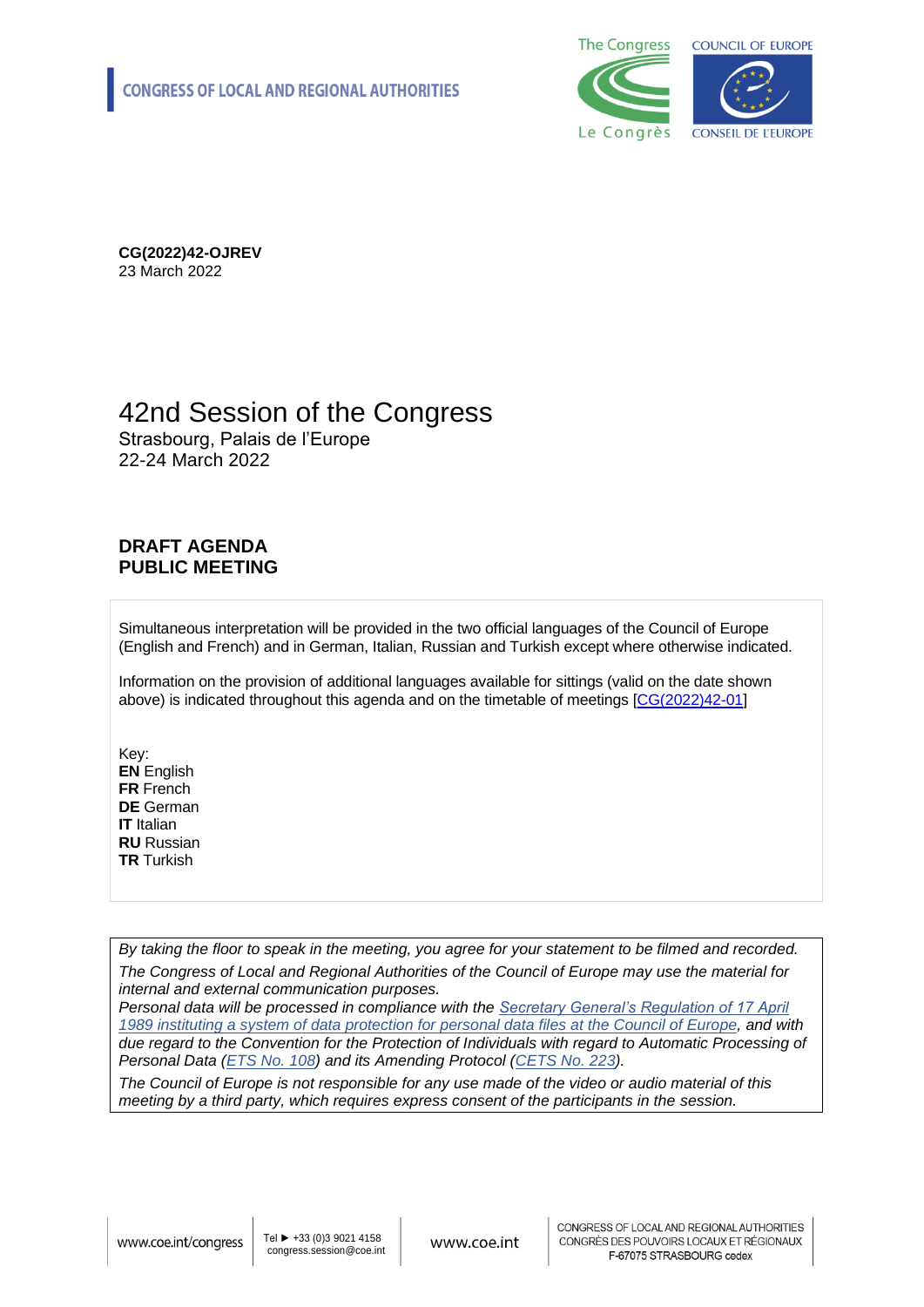# **Monday 21 March 2022**

| $\cdots$ $\cdots$ $\cdots$ $\cdots$ $\cdots$ $\cdots$ $\cdots$ |                                                                                     |
|----------------------------------------------------------------|-------------------------------------------------------------------------------------|
| <b>Bureaux meetings [EN/FR/DE/IT/RU]</b>                       |                                                                                     |
| 9.30-10.30, Room 6                                             | Bureau of the Chamber of Regions                                                    |
| 9.30-10.30, Room 8                                             | Bureau of the Chamber of Local Authorities                                          |
| 10.45-12.15 and 14.00-15.30, Room 9                            | Bureau of the Congress                                                              |
|                                                                |                                                                                     |
| Political group meetings - 15.45-17.45                         |                                                                                     |
| Room 9                                                         | European People's Party Group in the Congress (EPP/CCE)<br>[EN/FR/DE/IT/RU/TR]      |
| Room 8                                                         | Socialist Group, Greens and Progressive Democrats (SOC/G/PD)<br>[EN/FR/DE/IT/RU/TR] |
| Room 6                                                         | Independent and Liberal Democrat Group (ILDG) [EN/FR/DE/IT/RU/TR]                   |
| Room 2                                                         | European Conservatives and Reformists Group (ECR) [EN/IT/RU/TR]                     |
| Secretaries of delegations meeting                             |                                                                                     |

| Information meeting                   | 15.40-16.20, Room 3         |
|---------------------------------------|-----------------------------|
| Coffee break with the youth delegates | 16.20-17.00, outside Room 3 |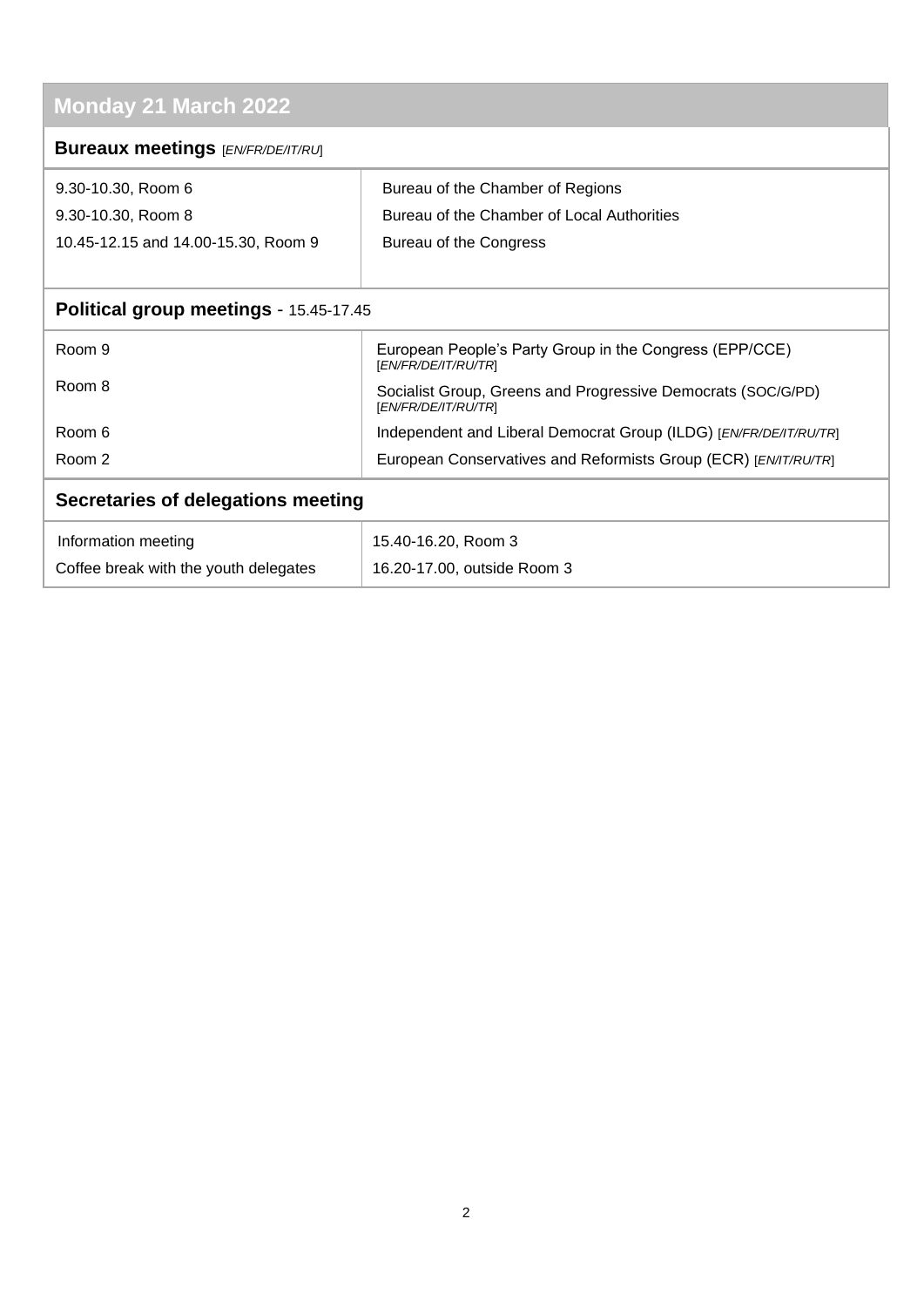| Tuesday 22 March 2022<br><b>Committee meetings [EN/FR/DE/IT/RU/TR]</b> |                    |  |
|------------------------------------------------------------------------|--------------------|--|
| <b>Monitoring Committee</b>                                            | 8.30-10.00, Room 9 |  |
| <b>Current Affairs Committee</b>                                       | 8.30-10.00, Room 8 |  |
| Governance Committee                                                   | 8.30-10.00, Room 6 |  |

## **Tuesday 22 March 2022**

### **Plenary sitting** *[EN/FR/DE/IT/RU/TR]*

### 10.30-13.00, Hemicycle (salle d'écoute, Room 1)

*\* Deadline for tabling amendments: 10.00 Tuesday 15 March 2022*

| 10.30 | Opening of the 42nd Session of the Congress by the President<br>Leendert VERBEEK                                                                                                                                                                                                                                                           |
|-------|--------------------------------------------------------------------------------------------------------------------------------------------------------------------------------------------------------------------------------------------------------------------------------------------------------------------------------------------|
| 10.35 | Verification of new members' credentials [CG(2022)42-06] [CG(2022)42-20]                                                                                                                                                                                                                                                                   |
|       | Presentation by the co-rapporteurs: Xavier CADORET, France (L, SOC/G/PD) and Aleksandra MALETIĆ, Serbia<br>(R, EPP/CCE)                                                                                                                                                                                                                    |
|       | Debate and vote on the draft resolution [CG(2022)42-02]*<br>.ű.                                                                                                                                                                                                                                                                            |
| 10.45 | Adoption of the draft agenda of the 42nd Session [CG(2022)42-OJ]                                                                                                                                                                                                                                                                           |
|       | Adoption of the draft minutes of the last sitting of the 41st Session (28 October 2021) [CG(2021)41-PV-03]                                                                                                                                                                                                                                 |
|       | Adoption of the composition of Congress committees [CG(2022)42-03]                                                                                                                                                                                                                                                                         |
| 10.50 | <b>Communication by the President</b>                                                                                                                                                                                                                                                                                                      |
|       | Debate                                                                                                                                                                                                                                                                                                                                     |
| 11.00 | Involving children in sustainable development in their cities                                                                                                                                                                                                                                                                              |
|       | Presentation by the rapporteur: Brigitte VAN DEN BERG, Netherlands (L, ILDG)                                                                                                                                                                                                                                                               |
|       | Statements by:                                                                                                                                                                                                                                                                                                                             |
|       | Baroness Doreen E. MASSEY, Rapporteur on "The right to be heard: child participation, a foundation for<br>democratic societies", Parliamentary Assembly of the Council of Europe<br>Grace O'HAGAN, United Kingdom, member of the advisory group of children on the Congress "Booklet on<br>the Sustainable Development Goals for Children" |
|       | Video feedback from the pilot projects                                                                                                                                                                                                                                                                                                     |
|       | Debate                                                                                                                                                                                                                                                                                                                                     |
| 12.15 | Statement by Marija PEJČINOVIĆ-BURIĆ, Secretary General of the Council of Europe                                                                                                                                                                                                                                                           |
|       | Questions                                                                                                                                                                                                                                                                                                                                  |
| 13.00 | <b>Suspension of the sitting</b>                                                                                                                                                                                                                                                                                                           |
|       |                                                                                                                                                                                                                                                                                                                                            |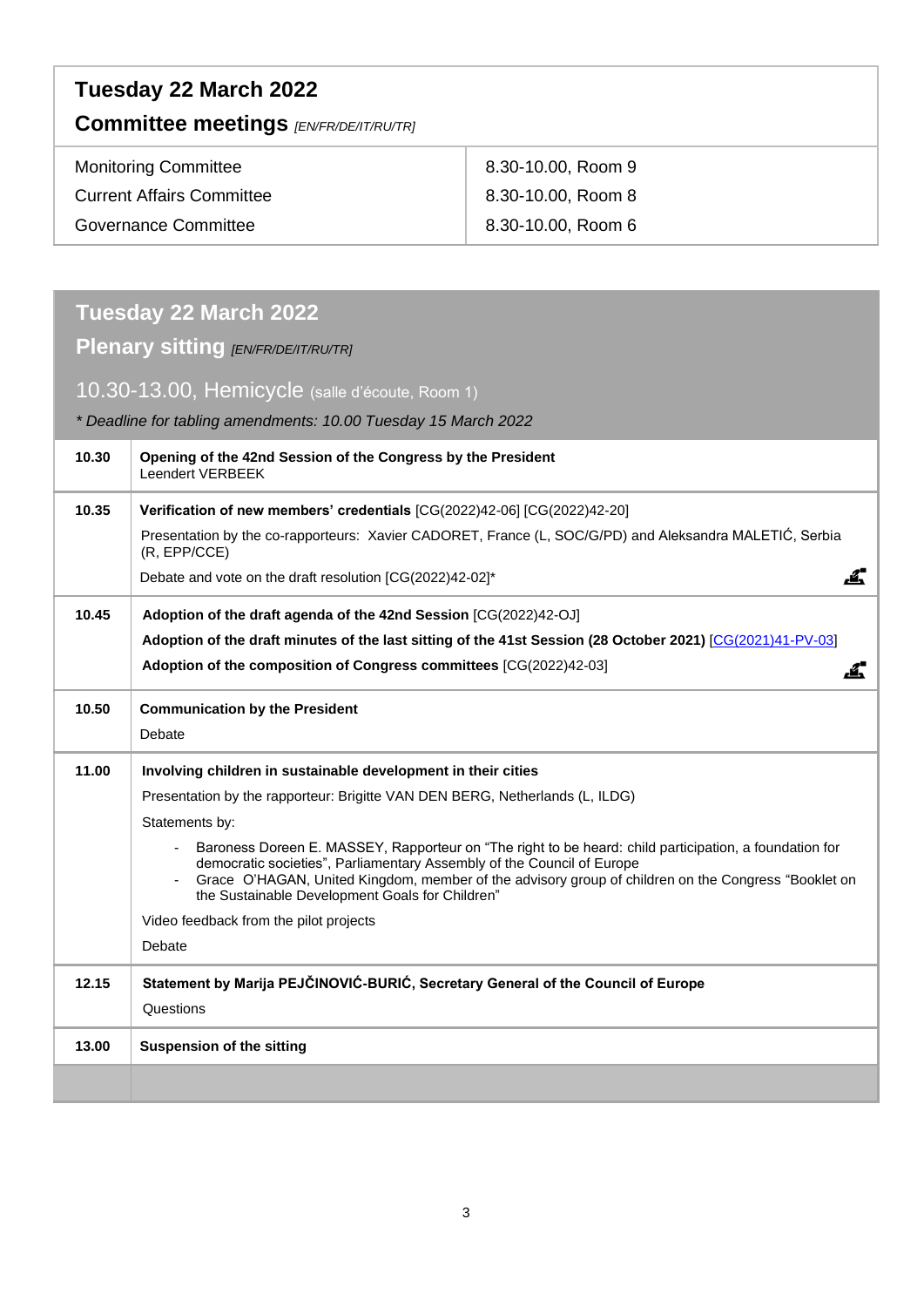**Tuesday 22 March 2022**

**Plenary sitting** [*EN/FR/DE/IT/RU/TR*]

14.30-19.30, Hemicycle (salle d'écoute, Room 1)

*\* Deadline for tabling amendments: 10.00 Tuesday 15 March 2022*

| 14.30 | Italian Presidency of the Committee of Ministers of the Council of Europe<br>(17 November 2021 - May 2022)<br>Statement by Mariastella GELMINI, Minister of Regional Affairs and Autonomy, on behalf of the Italian<br><b>Presidency of the Committee of Ministers</b><br>Questions |
|-------|-------------------------------------------------------------------------------------------------------------------------------------------------------------------------------------------------------------------------------------------------------------------------------------|
| 15.30 | The Russian Federation's war against Ukraine                                                                                                                                                                                                                                        |
|       | <b>Statements by:</b>                                                                                                                                                                                                                                                               |
|       | Oleksiy CHERNYSHOV, Minister for Communities and Territories Development, Ukraine<br>$\bullet$<br>Vitali KLITSCHKO, Mayor of Kyiv, Ukraine<br>Oleksandr SENKEVYCH, Mayor of Mykolaiv City, Ukraine                                                                                  |
|       | Presentation by the rapporteur: Leen VERBEEK, Netherlands (R, SOC/G/PD)                                                                                                                                                                                                             |
|       | Debate                                                                                                                                                                                                                                                                              |
|       | Amendments [CG(2022)42-21-AMDT] and [CG(2022)42-21-AMDT2]                                                                                                                                                                                                                           |
|       | Vote on the draft declaration [CG(2022)42-21]*                                                                                                                                                                                                                                      |
| 18.30 | Monitoring of the European Charter of Local Self-government in Germany                                                                                                                                                                                                              |
|       | Presentation by the co-rapporteurs: Konstantinos KOUKAS, Greece (L. EPP/CCE), and<br>Jani KOKKO, Finland (R, SOC/G/PD)                                                                                                                                                              |
|       | Debate and vote on the draft recommendation $[CG(2022)42-16]^*$                                                                                                                                                                                                                     |
|       | Questions                                                                                                                                                                                                                                                                           |
| 19.30 | <b>Close of the sitting</b>                                                                                                                                                                                                                                                         |
|       |                                                                                                                                                                                                                                                                                     |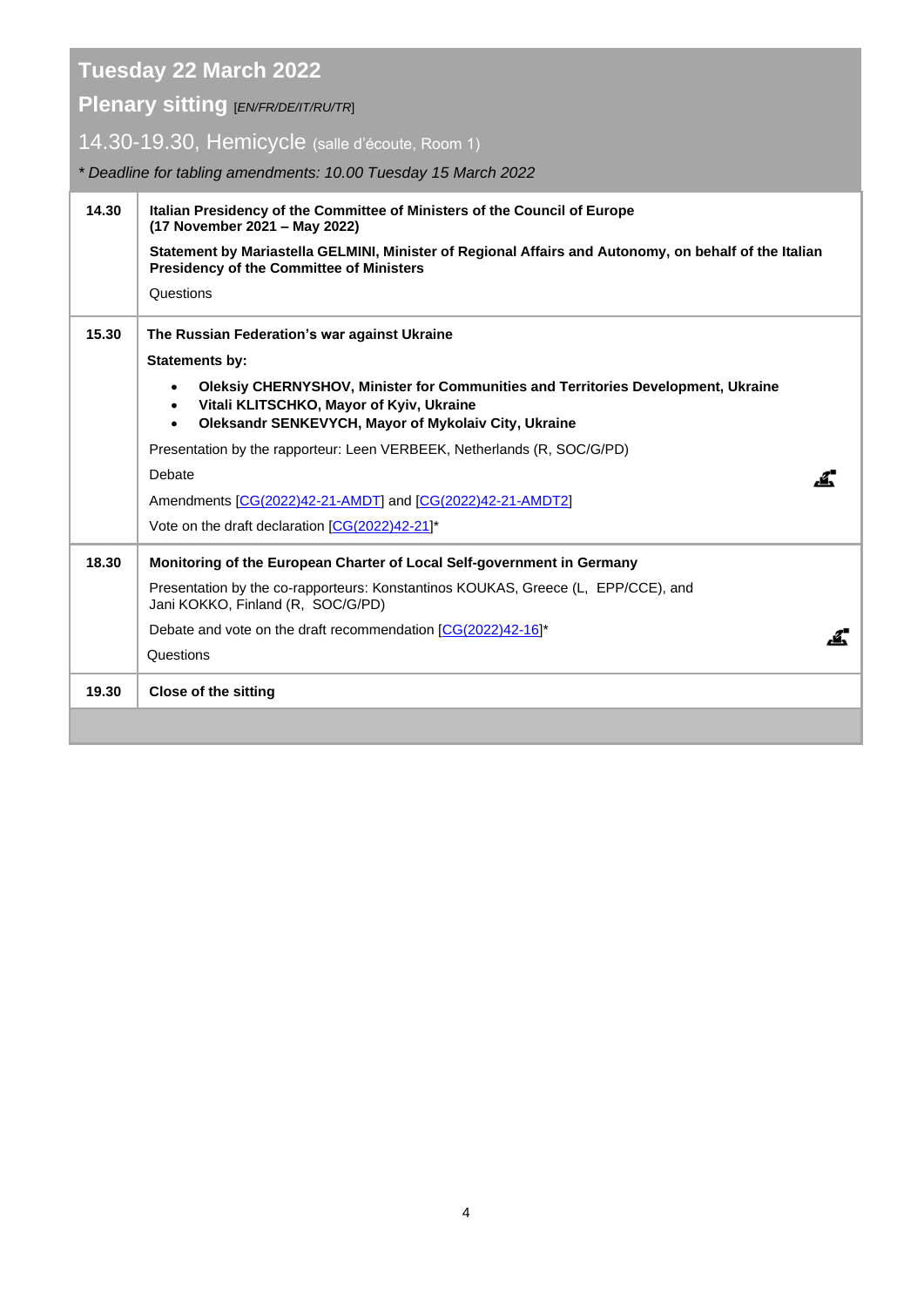| <b>Wednesday 23 March 2022</b> |                                                                                                                                                                                                                                                                                                                                                                                                             |  |
|--------------------------------|-------------------------------------------------------------------------------------------------------------------------------------------------------------------------------------------------------------------------------------------------------------------------------------------------------------------------------------------------------------------------------------------------------------|--|
|                                | Chamber of Local Authorities [EN/FR/DE/IT/RU/TR]<br>9.00-12.00, Hemicycle<br>* Deadline for tabling amendments: 10.00 Wednesday 16 March 2022                                                                                                                                                                                                                                                               |  |
| 9.00                           | Opening of the session of the chamber by the President<br>Bernd VÖHRINGER                                                                                                                                                                                                                                                                                                                                   |  |
| 9.02                           | <u>.4.</u><br>Adoption of the draft agenda of the chamber [CPL(2022)42-OJ]                                                                                                                                                                                                                                                                                                                                  |  |
| 9.04                           | Communication by the President [CPL(2022)42-01]                                                                                                                                                                                                                                                                                                                                                             |  |
| 9.15                           | Report on the observation of local elections in Georgia (2 October 2021)<br>Presentation by the rapporteur: David ERAY, Switzerland (R, EPP/CCE)<br>Debate and vote on the draft recommendation [CPL(2022)42-02]*                                                                                                                                                                                           |  |
| 10.00                          | Monitoring of the European Charter of Local Self-government in Luxembourg<br>Presentation by the co-rapporteurs: Christine CHEVALLEY, Switzerland (L, ILDG) and<br>Marjorie CROVETTO, Monaco (L, NR)<br>Debate and vote on the draft recommendation [CPL(2022)42-03]*<br>Statement by Taina BOFFERDING, Minister of the Interior and Minister of Equality between Women and<br>Men, Luxembourg<br>Questions |  |
| 10.45                          | Information report on the observation of the partial local elections in Armenia (5 December 2021)<br>$[CPL(2022)42-04]$<br>Presentation by the rapporteur: Stewart DICKSON, United Kingdom (R, ILDG)<br>Debate                                                                                                                                                                                              |  |
| 11.05                          | Thematic debate: Fake news, threats and violence - pressures on mayors in the current crises in Europe<br>Statements by:<br>Wilma DELISSEN VAN TONGERLO, Co-Rapporteur on "Impact of hate speech and fake news on the<br>working conditions of local and regional politicians", Netherlands (L, ILDG)<br>Michael BRYAN, Youth delegate, United Kingdom<br>Debate                                            |  |
| 11.59                          | Adoption of the draft abridged report of the session of the chamber [CPL(2022)42-DEC]<br><u>.4.</u>                                                                                                                                                                                                                                                                                                         |  |
| 12.00                          | Close of the session of the chamber by the President                                                                                                                                                                                                                                                                                                                                                        |  |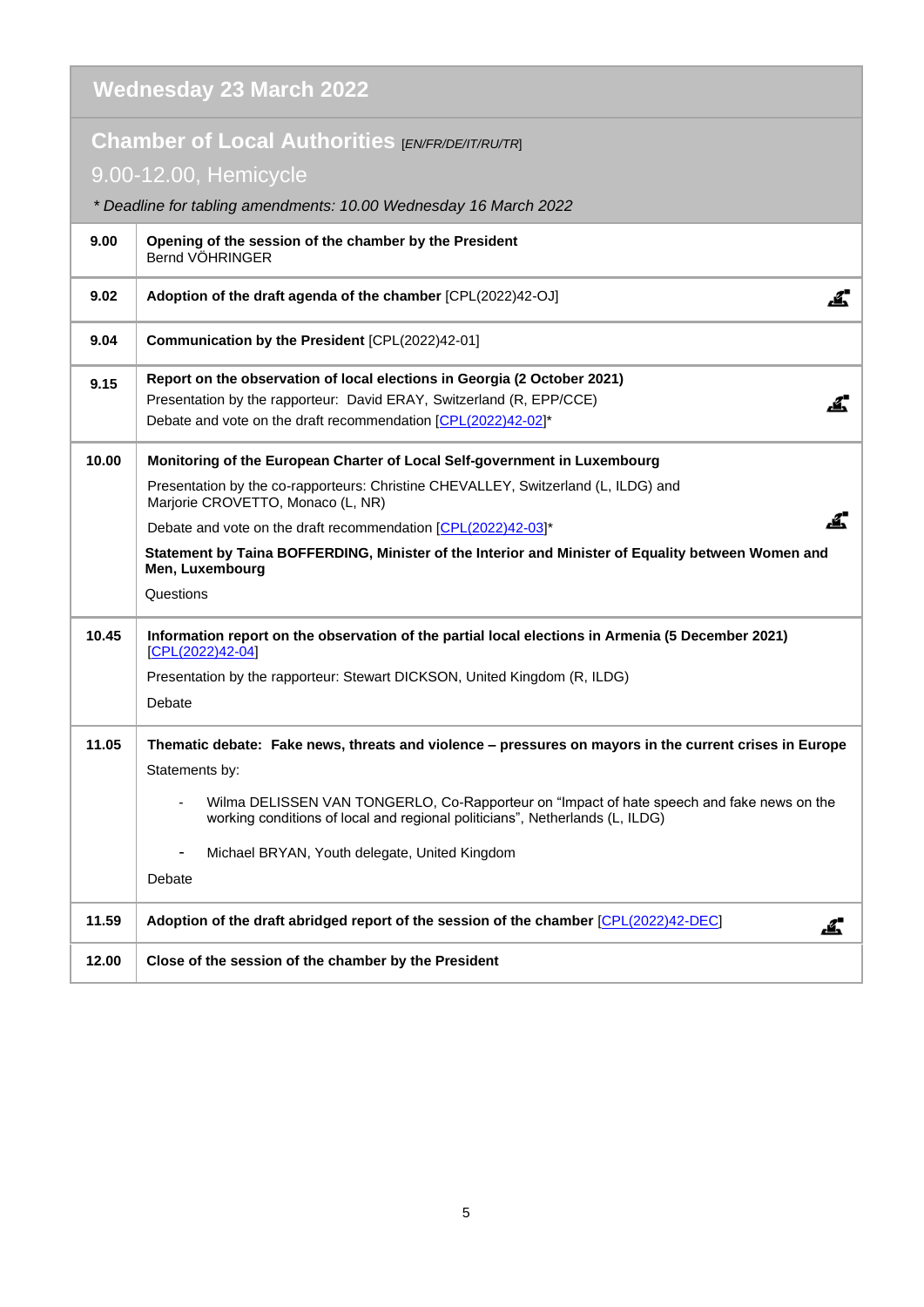#### **Wednesday 23 March 2022 Chamber of Regions** *[EN/FR/DE/IT/RU/TR]* 9.00-12.00**,** Room 9 (salle d'écoute, Room 1) *\* Deadline for tabling amendments: 10.00 Wednesday 16 March 2022* **9.00 Opening of the session of the chamber by the President** Harald SONDEREGGER **9.02 Adoption of the draft agenda of the chamber** [CPR(2022)42-OJ] .4. .G. **9.04 Election of a vice-president of the chamber** *[deadline for candidatures: 7.00 Wednesday 23 March 2022*] Presentation of the candidates - Vote **9.10 Communication by the President** [CPR(2022)42-01] **9.30 Statement by Jean-Claude MARCOURT, President of the Conference of European Regional Legislative Assemblies (CALRE) and President of the Walloon Parliament, Belgium** Exchange of views **10.00 Democratic pluralism in regional governance: the relationship between the majority and the opposition (Opinion of the Venice Commission)** [\[CPR\(2022\)42-02\]](https://rm.coe.int/concept-for-the-debates-in-the-chamber-of-regions-on-23-march-2022/1680a5e82a) Statements by: Pierre GARRONE, Head of the Division of elections and political parties, the European Commission for Democracy through Law of the Council of Europe (the Venice Commission) Vladimir PREBILIC, Slovenia (L, SOC/G/PD), Rapporteur on "The situation of independent candidates and the opposition in local and regional elections" Benno SCHERRER, President of the Zurich Cantonal Council, Switzerland - Josef NEUMANN, Member of the State parliament of North Rhine-Westphalia, Germany Debate **11.00 Regions and diaspora: diaspora representation in host regions and relations with regions of origin**  [\[CPR\(2022\)42-02\]](https://rm.coe.int/concept-for-the-debates-in-the-chamber-of-regions-on-23-march-2022/1680a5e82a) Statements by: - Domagoj HAJDUKOVIC, third Vice-Chair of the PACE Committee on Migration, Refugees and Displaced Persons, Member of the Sub-Committee on Diasporas and Integration PACE Committee on Migration, Refugees and Displaced Persons, Member of the Sub-Committee on Diasporas and Integration, Croatia - Ingo ERRICHER, Tirol International Network for Tyroleans living abroad Pedro FARIA E CASTRO, Member of the Regional Government of the Azores, Portugal Sharon AMADI, youth delegate, Italy **Debate 11.45 Free debate 11.58 Date of the next session -** October 2022 **11.59 Adoption of the draft abridged report of the session of the chamber** [CPR(2022)42-DEC] <u>.4.</u> **12.00 Close of the session of the chamber by the President**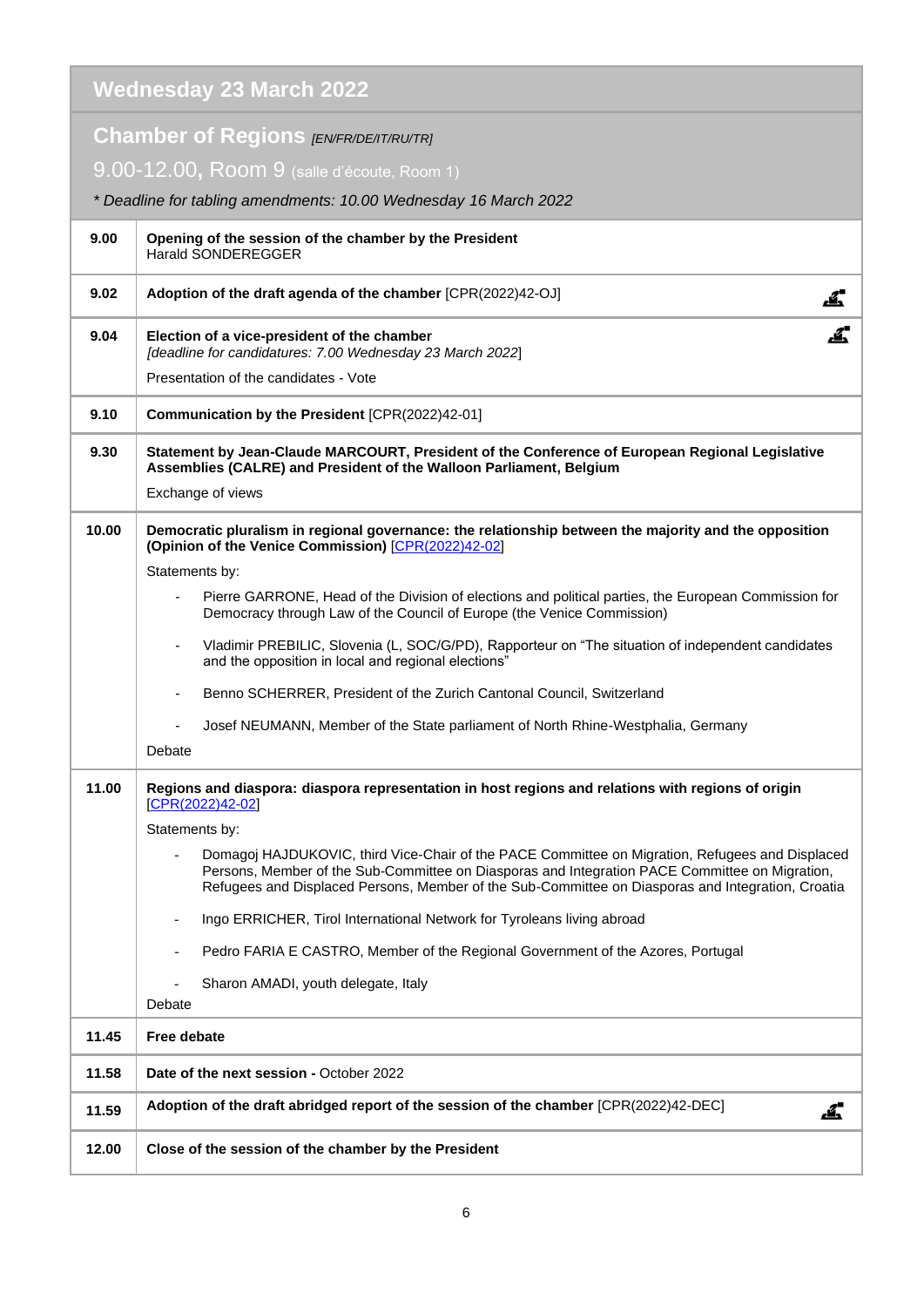|       | <b>Wednesday 23 March 2022</b>                                                                                               |             |
|-------|------------------------------------------------------------------------------------------------------------------------------|-------------|
|       | <b>Plenary sitting [EN/FR/DE/IT/RU/TR]</b>                                                                                   |             |
|       | 14.00-19.30, Hemicycle (salle d'écoute, Room 1)                                                                              |             |
|       | * Deadline for tabling amendments: 10.00 Wednesday 16 March 2022                                                             |             |
| 14.00 | Adoption of the draft minutes of the sitting of the Congress on 22 March 2022 [CG(2022)42-PV-01am]<br>$[CG(2022)42-PV-01pm]$ | ∠≗.         |
| 14.02 | Formal adoption of texts approved by the Chamber of Local Authorities [CG(2022)42-04]                                        | <u>.L.</u>  |
| 14.05 | Involving children in sustainable development in their cities                                                                |             |
|       | Rapporteur: Brigitte VAN DEN BERG, Netherlands (L, ILDG)                                                                     |             |
|       | Vote on the amendments [CG(2022)42-10-AMDT] and draft resolution [CG(2022)42-10]*                                            |             |
| 14.15 | The situation of independent candidates and the opposition in local and regional elections                                   |             |
|       | Presentation by the rapporteur: Vladimir PREBILIC, Slovenia (L, SOC/G/PD)                                                    |             |
|       | Debate and vote on the draft resolution and draft recommendation [CG(2022)42-13]*                                            |             |
| 15.00 | Monitoring of the European Charter of Local Self-government in Turkey                                                        |             |
|       | Presentation by the co-rapporteurs Vladimir PREBILIC, Slovenia (L, SOC/G/PD) and                                             |             |
|       | David ERAY, Switzerland (R, EPP/CCE)<br>Debate                                                                               |             |
|       | Vote on the amendments [CG(2022)42-14-AMDT]* and on the draft resolution                                                     |             |
|       | and draft recommendation [CG(2022)42-14]*                                                                                    | <u>. 47</u> |
| 16.00 | Statement by Tiny KOX, President of the Parliamentary Assembly of the Council of Europe<br>Questions                         |             |
| 16.45 | Presentation of the TERRI study (Territorial Governance, Powers and Reforms in Europe) of the CEMR                           |             |
|       | Statement by Stefano BONACCINI, President of the Council of European Municipalities and Regions (CEMR)                       |             |
|       | Exchange of views                                                                                                            |             |
| 17.15 | Beyond elections: the use of deliberative methods in European municipalities and regions                                     |             |
|       | Presentation by the rapporteur: Karl-Heinz LAMBERTZ, Belgium (R, SOC/G/PD)                                                   |             |
|       | Statement by:                                                                                                                |             |
|       | Mario KORDIĆ, Mayor of the City of Mostar, Bosnia and Herzegovina<br>-                                                       |             |
|       | Debate and vote on the draft resolution and the draft recommendation: [CG(2022)42-12]*                                       |             |
| 18.15 | Statement by Apostolos TZITZIKOSTAS, President of the European Committee of the Regions                                      |             |
|       | Exchange of views                                                                                                            |             |
| 18.45 | Rural youth and the role of local and regional authorities                                                                   |             |
|       | Presentation by the co-rapporteurs: Aida JALILZADE, Azerbaijan (R, ECR) and James MOLONEY,<br>Ireland (L, ILDG)              |             |
|       | Statement by:                                                                                                                |             |
|       | Ingebjørg Flyum BJØRLO, youth delegate, Norway<br>$\overline{\phantom{0}}$                                                   |             |
|       | Debate and vote on the draft resolution and the draft recommendation $[CG(2022)42-15]^*$                                     |             |
| 19.30 | <b>Close of the sitting</b>                                                                                                  |             |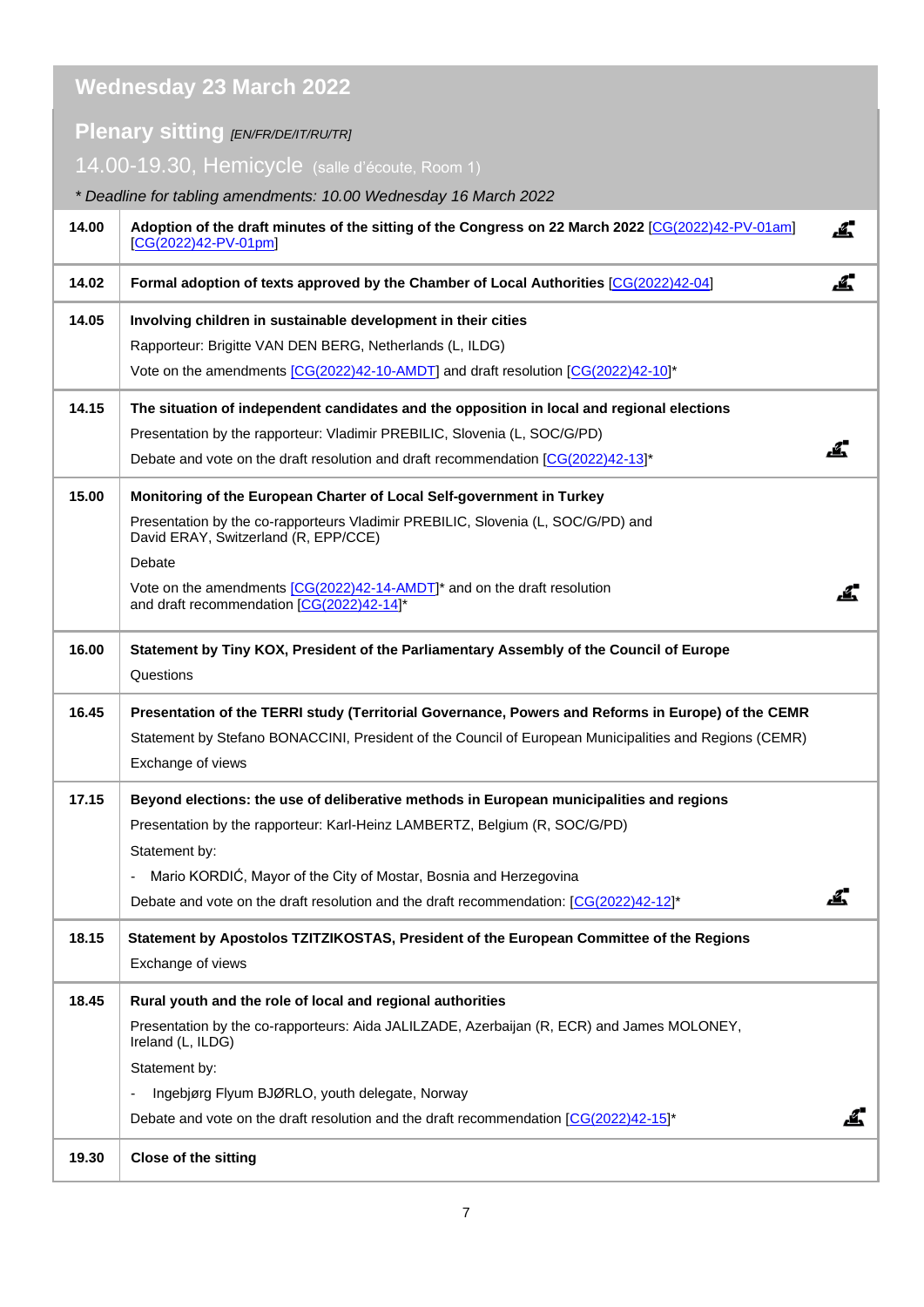### **Thursday 24 March 2022**

#### **Plenary sitting** [*EN/FR/DE/IT/RU/TR*]

9.00-12.30, Hemicycle (salle d'écoute, Room 1)

*\* Deadline for tabling amendments: 10.00 Thursday 17 March 2022*

| 9.00  | Adoption of the draft minutes of the sessions of the chambers and of the sitting of the Congress on<br>23 March 2022 [CPL(2022)42-PV], [CPR(2022)42-PV] and [CG(2022)42-PV-02] |
|-------|--------------------------------------------------------------------------------------------------------------------------------------------------------------------------------|
| 9.05  | Ceremony awarding the Congress medal to an honorary member                                                                                                                     |
|       | Gaye DOGANOGLU, Turkey                                                                                                                                                         |
| 9.25  | Monitoring of the European Charter of Local Self-government in the United Kingdom                                                                                              |
|       | Presentation by the co-rapporteurs: Vladimir PREBILIĆ, Slovenia (L, SOC/G/PD) and<br>Magnus BERNTSSON, Sweden (R, EPP/CCE)                                                     |
|       | Debate and vote on the draft recommendation [CG(2022)42-18]*                                                                                                                   |
|       | Statement by Neil O'BRIEN MP, Parliamentary Under-Secretary of State (Minister for Levelling Up, The Union<br>and Constitution), United Kingdom                                |
|       | Questions                                                                                                                                                                      |
| 11.00 | Rural youth and the role of local and regional authorities                                                                                                                     |
|       | Co-rapporteurs: Aida JALILZADE, Azerbaijan (R, ECR) and James MOLONEY, Ireland (L, ILDG)                                                                                       |
|       | Debate and vote on the draft resolution and the draft recommendation [CG(2022)42-15]*                                                                                          |
| 11.30 | Report on the observation of local and regional elections in Denmark (16 November 2021)                                                                                        |
|       | Presentation by the rapporteur: Gunn Marit HELGESEN, Norway (R, EPP/CCE)                                                                                                       |
|       | Debate and vote on the draft recommendation [CG(2022)42-17]*                                                                                                                   |
| 12.00 | Information report on municipal and regional elections in the Kingdom of Morocco (8 September 2021)<br>$[CG(2022)42-19]$                                                       |
|       | Presentation by the rapporteur: Vladimir PREBILIC, Slovenia (L, SOC/G/PD)                                                                                                      |
|       | Debate                                                                                                                                                                         |
| 12.30 | Adoption of the draft abridged report of the 42nd Session [CG(2022)42-DEC]                                                                                                     |
| 12.35 | Close of the 42nd Session by the President of the Congress                                                                                                                     |